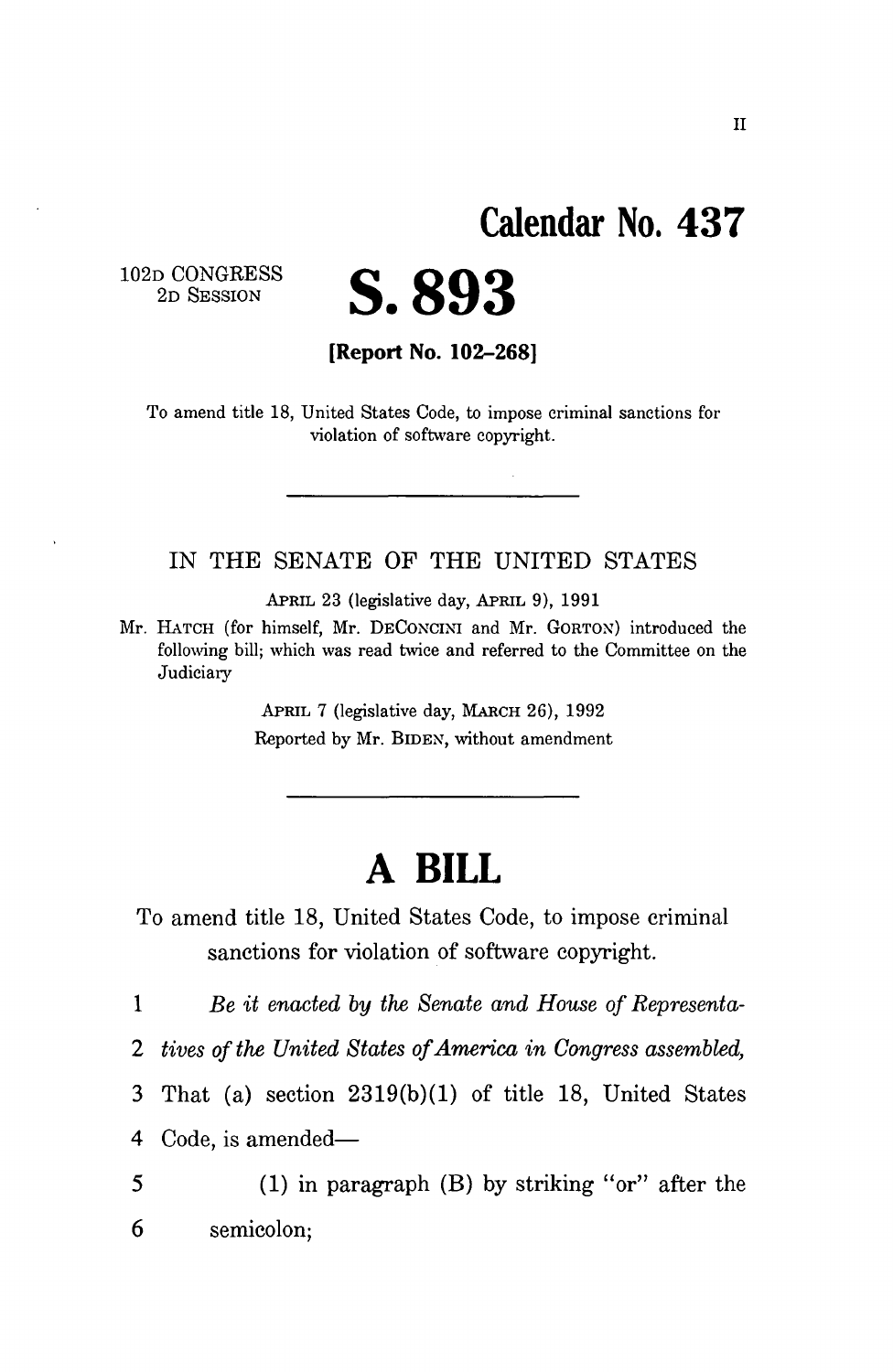1 (2) redesignating paragraph (C) as paragraph 2 (D); 3 (3) by adding after paragraph (B) the fol-4 lowing: 5 "(C) involves the reproduction or dis-6 tribution, during any 180-day period, of at least 7 50 copies infringing the copyright in one or 8 more computer programs (including any tape, 9 disk, or other medium embodying such pro- $10$  grams); or"; 11 (4) in new paragraph (D) by striking "or" after 12 "recording,"; and 13 (5) in new paragraph (D) by adding ", or a 14 computer program", before the semicolon. 15 (b) Section 2319(b)(2) of title 18, United States 16 Code, is amended— 17 (1) in paragraph (A) by striking "or" after the 18 semicolon; 19 (2) in paragraph (B) by striking "and" at the 20 end thereof and inserting "or"; and 21 (3) by adding after paragraph (B) the fol-22 lowing: 23 "(C) involves the reproduction or dis-24 tribution, during any 180-day period, of more 25 than 10 but less than 49 copies infringing the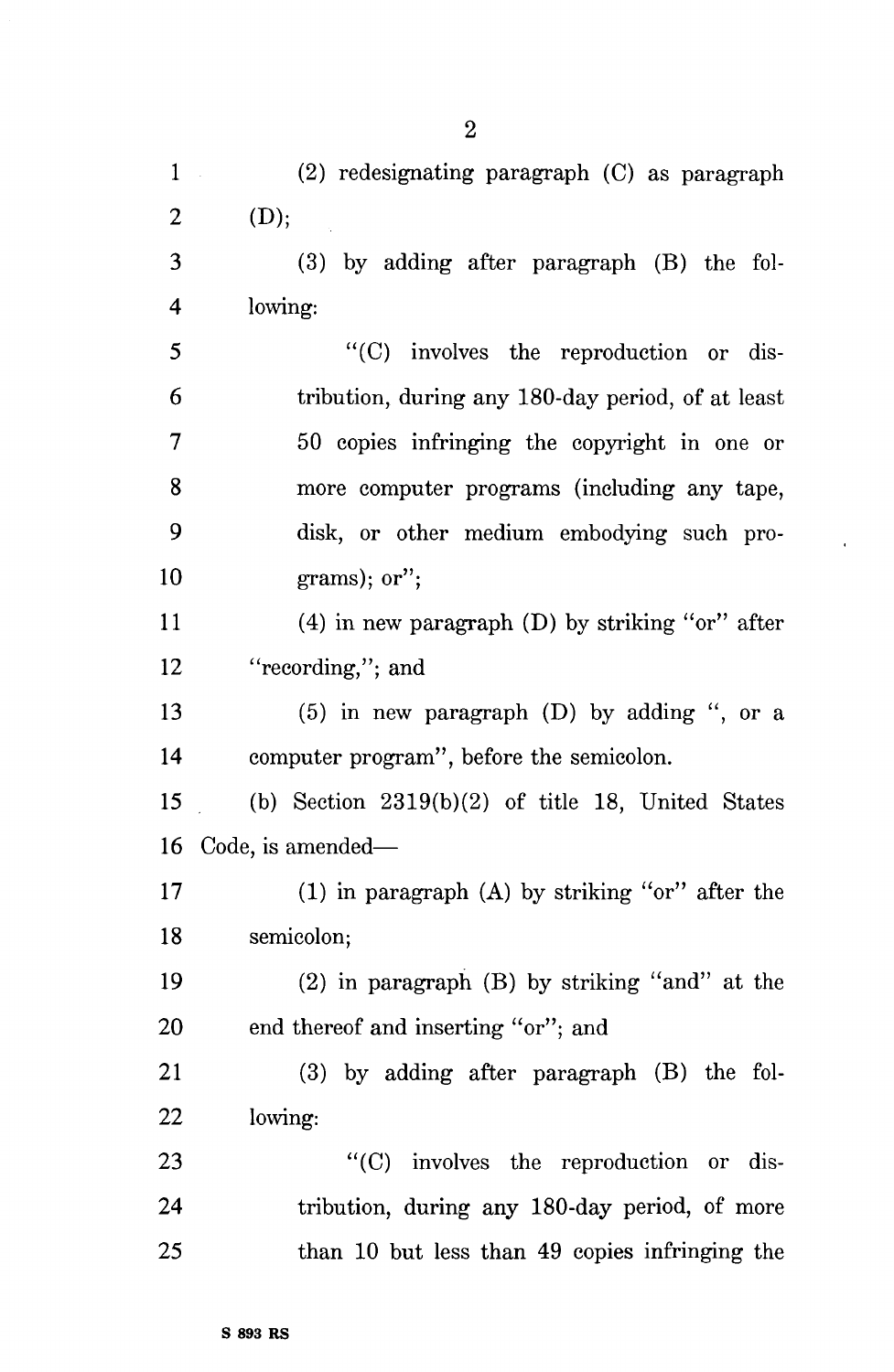copyright in one or more computer programs  $\mathbf{1}$  $\overline{2}$ (including any tape, disk, or other medium em-3 bodying such programs); and", (c) Section 2319(c) of title 18, United States Code,  $\overline{4}$ 5 is amended— (1) in paragraph (1) by striking "and" after 6  $\overline{7}$ the semicolon; 8 (2) in paragraph (2) by striking the period at the end thereof and inserting "; and"; and 9 (3) by adding at the end thereof the following: 10 "(3) the term 'computer program' has the same 11 12 meaning as set forth in section 101 of title 17, United States Code.". 13